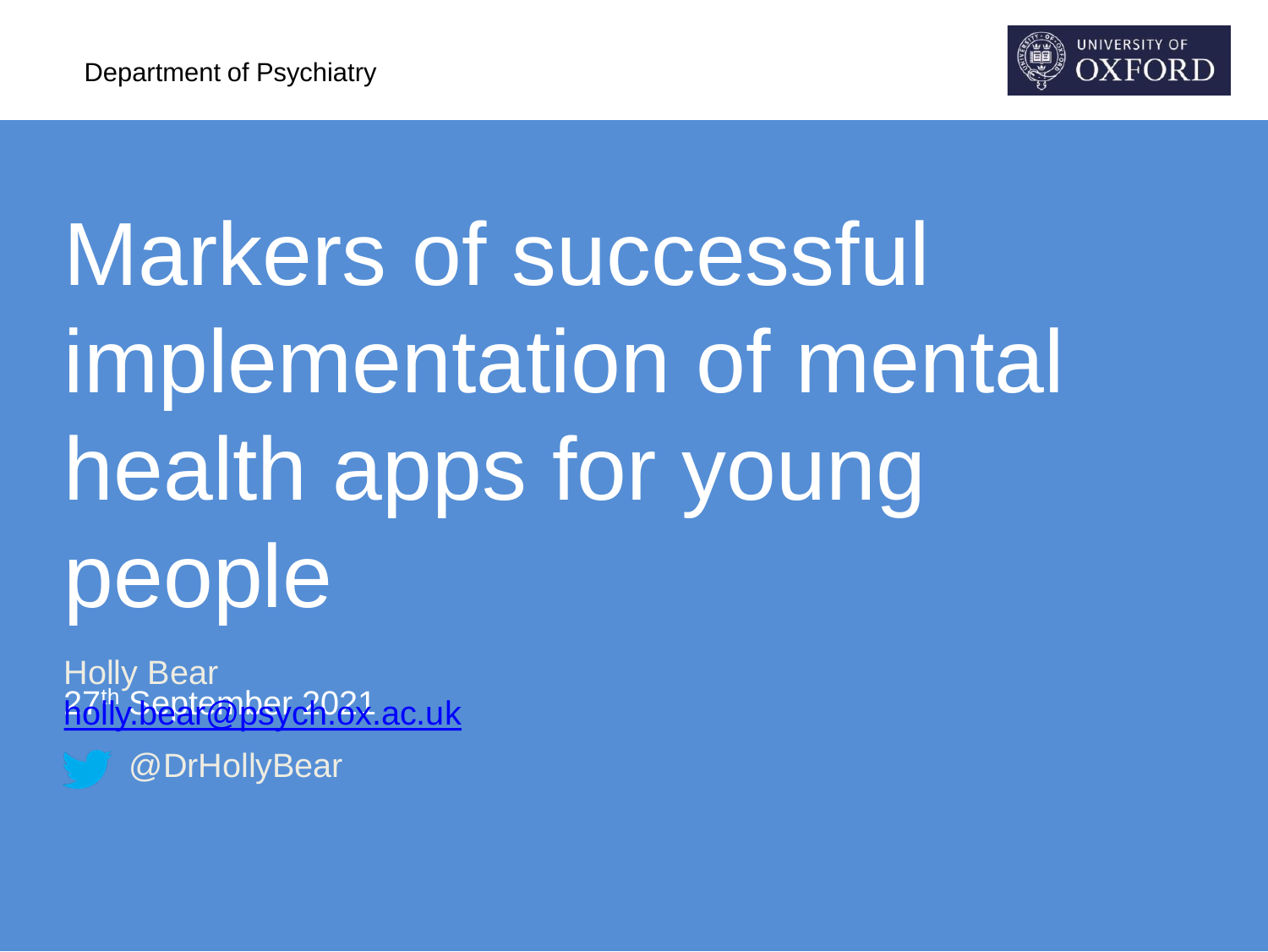

# Background

- Despite the potential of apps in improving outcomes, empirical research often fails to translate into meaningful and sustained implementation in 'real-world' settings.
- Implementation outcomes from intervention research are often not measured or reported.
- Assessing implementation outcomes using an integrated framework helps us to better understand why implementation succeeds or fails.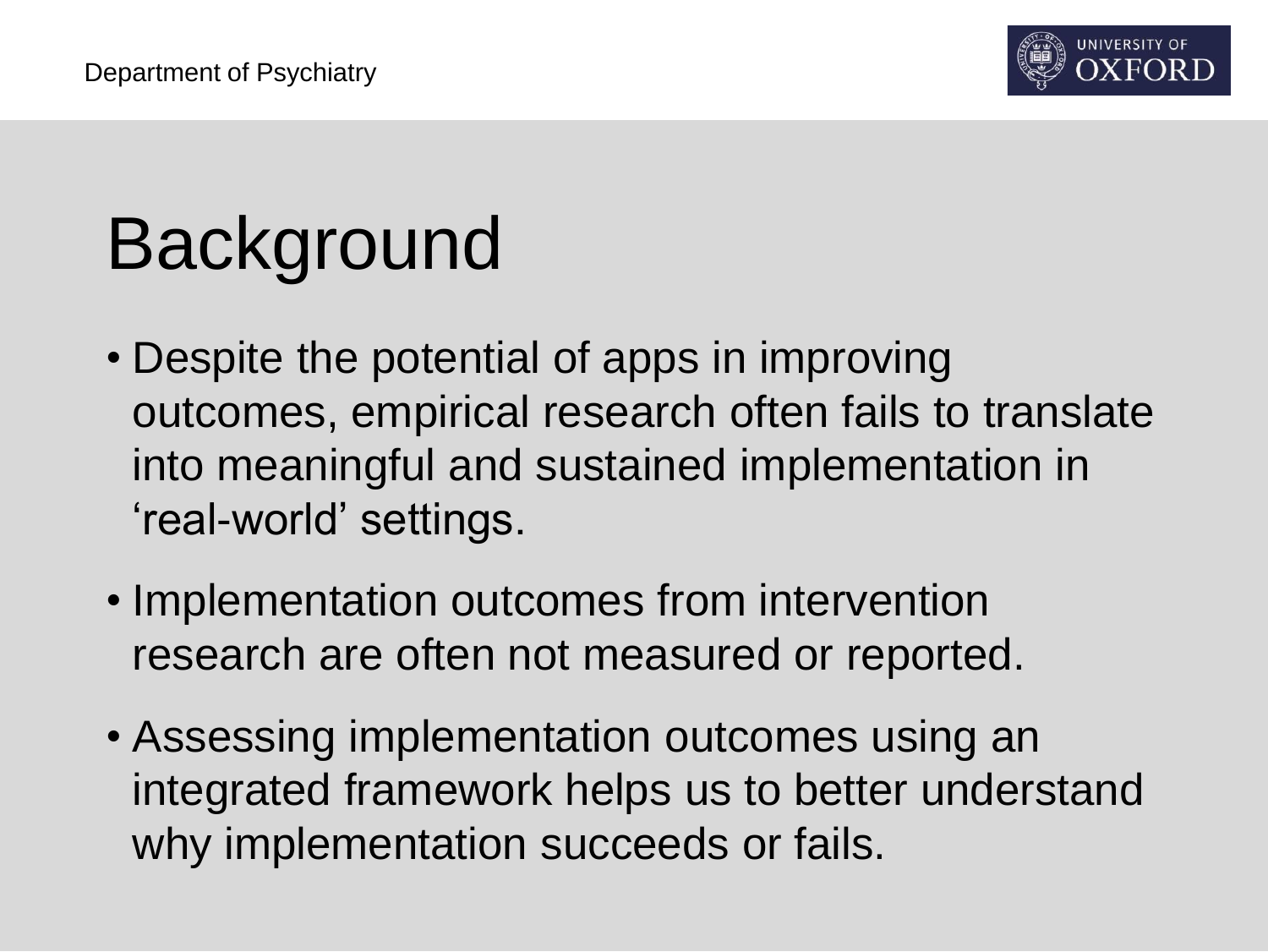

# Key research questions

- What proportion of evidence-based apps are sustained and adopted post-development?
- What components are needed for successful implementation outcomes and what are common barriers?

PROSPERO 2021 CRD42021224365 Available from: [https://www.crd.york.ac.uk/prospero/display\\_record.php?ID=CRD42021224365](https://www.crd.york.ac.uk/prospero/display_record.php?ID=CRD42021224365)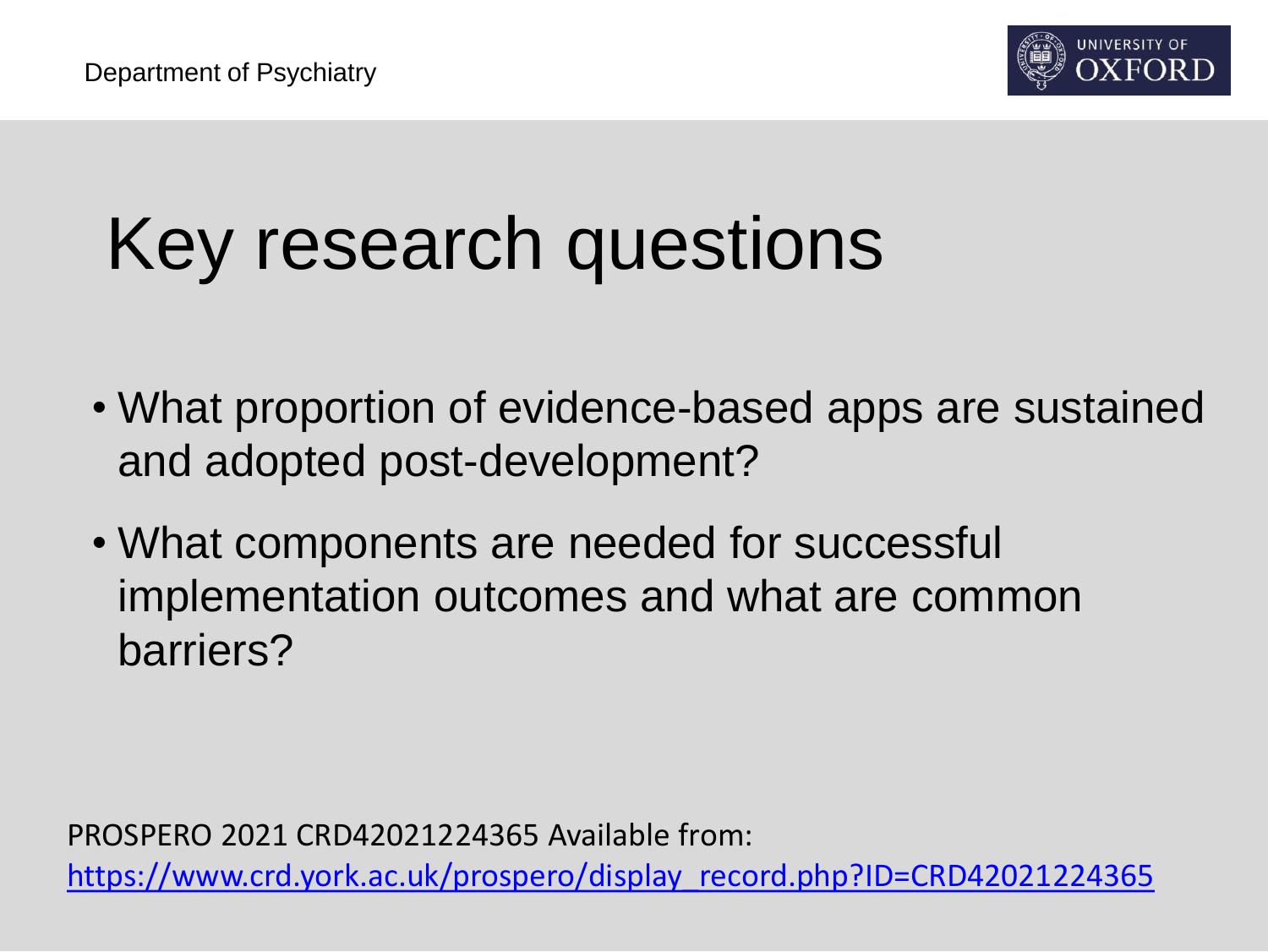

# Methods

- Electronic search of databases from 01/01/2011 02/02/2021
- Included app-based interventions aiming to promote mental health and wellbeing, prevent mental health problems, or treat existing mental health problems in young people (15 – 24 years).
- App had to show beneficial outcomes when compared to a control group.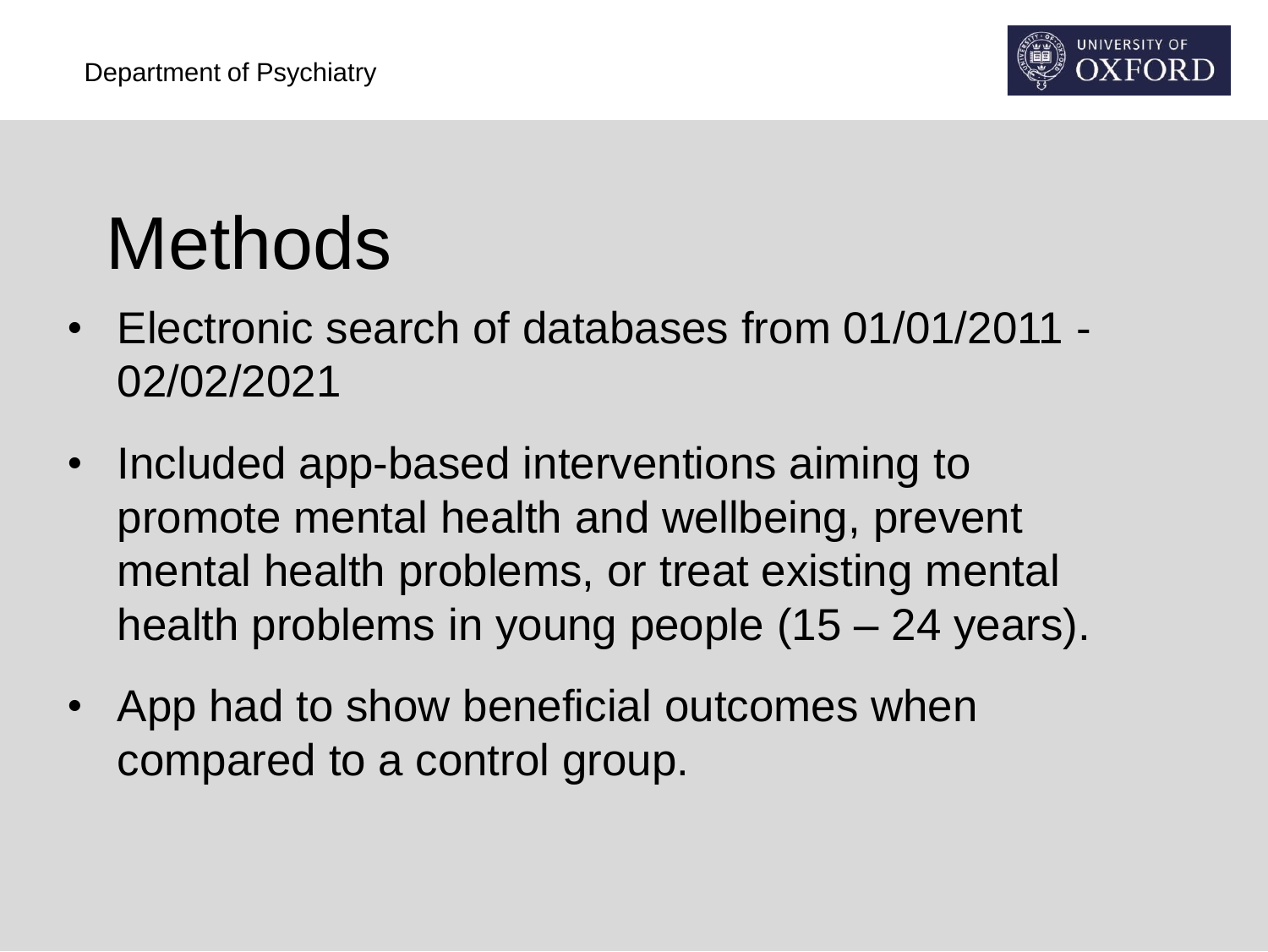

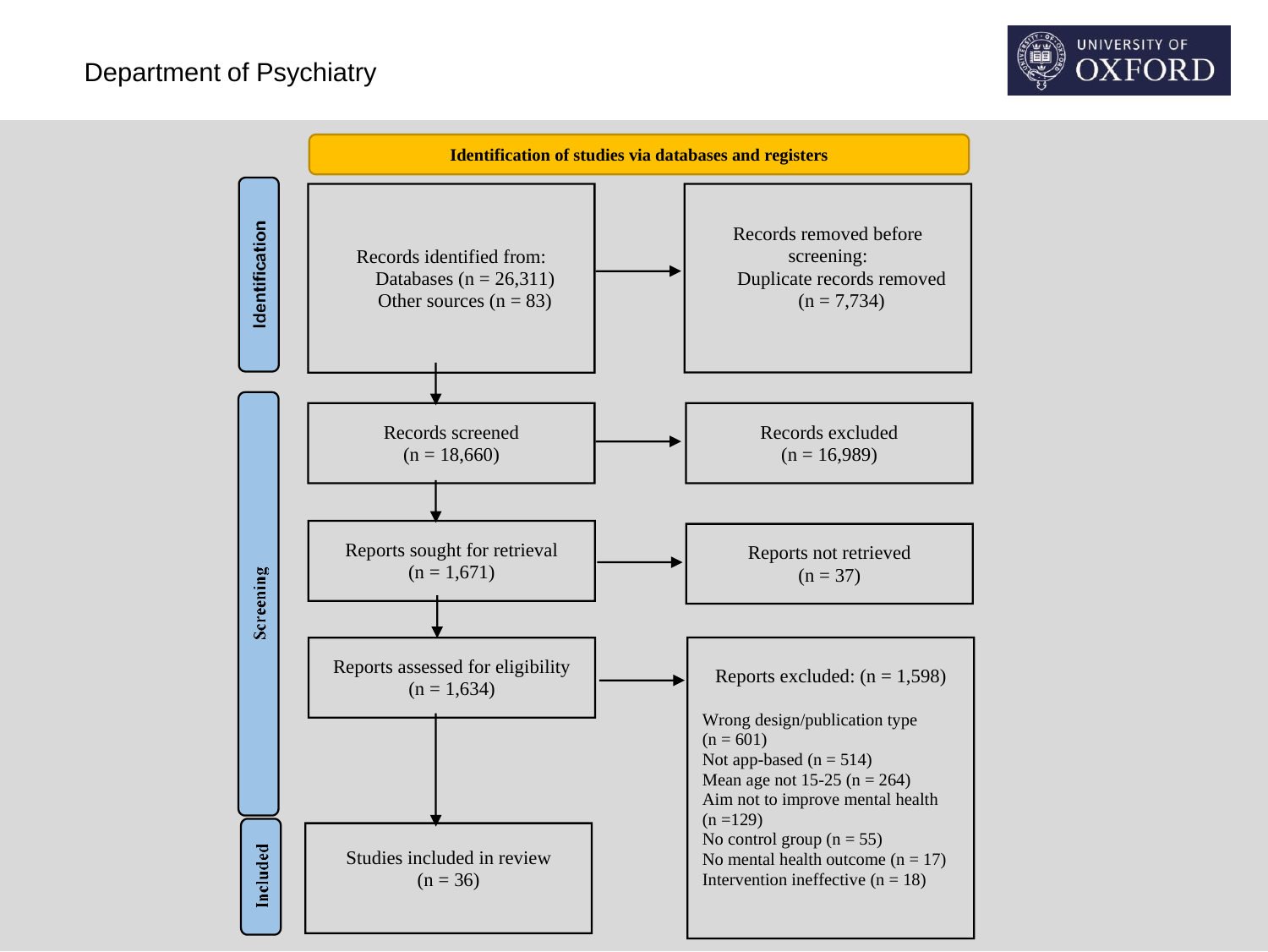# Emerging results

- 36 studies, corresponding to 31 unique app-based interventions, that reported beneficial intervention effect(s) when compared to a control group.
- 87 studies identified in which the intervention had not been compared to a control group or the intervention did not show beneficial effects when compared to control group.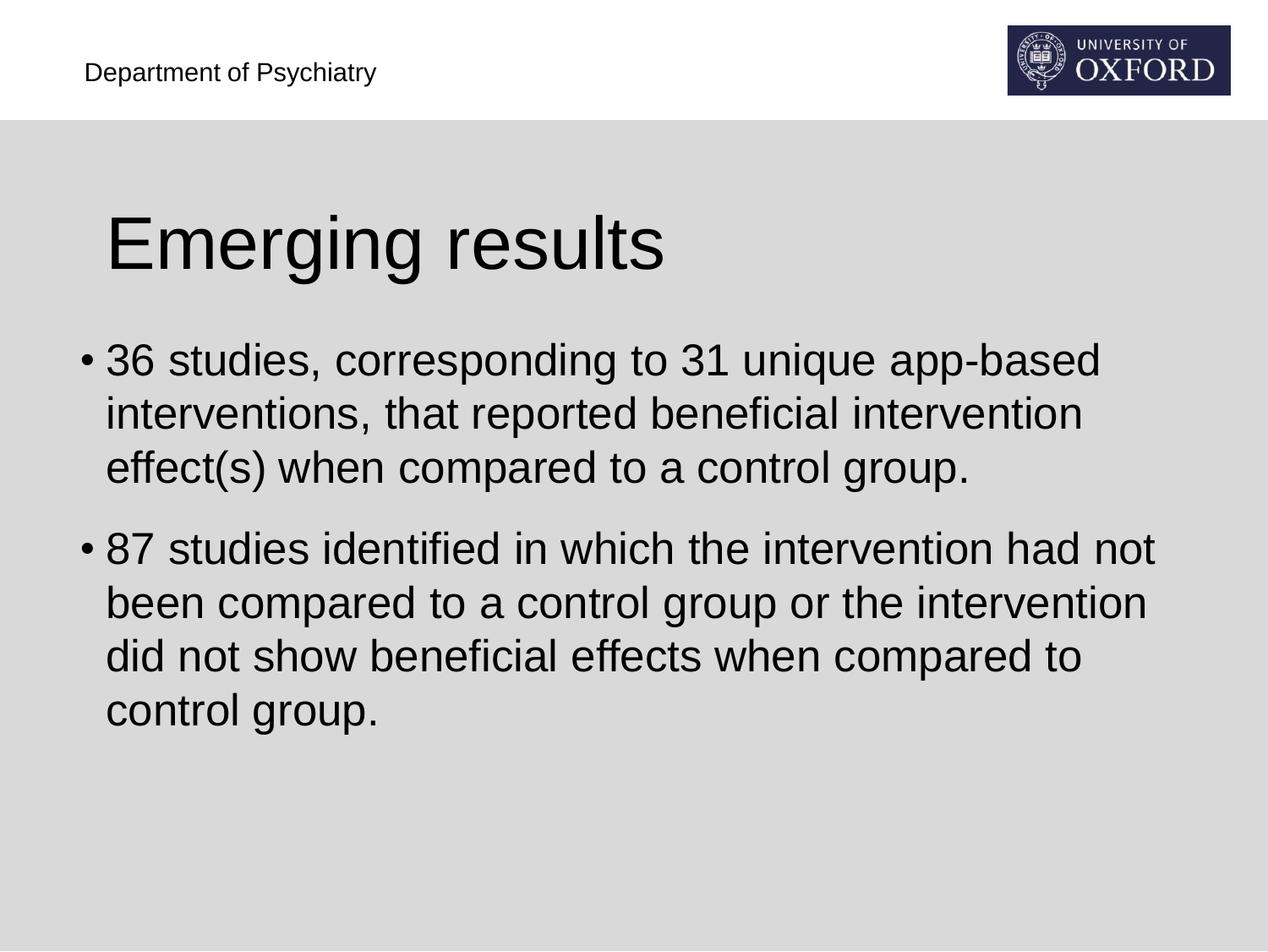

#### Publication year of included studies

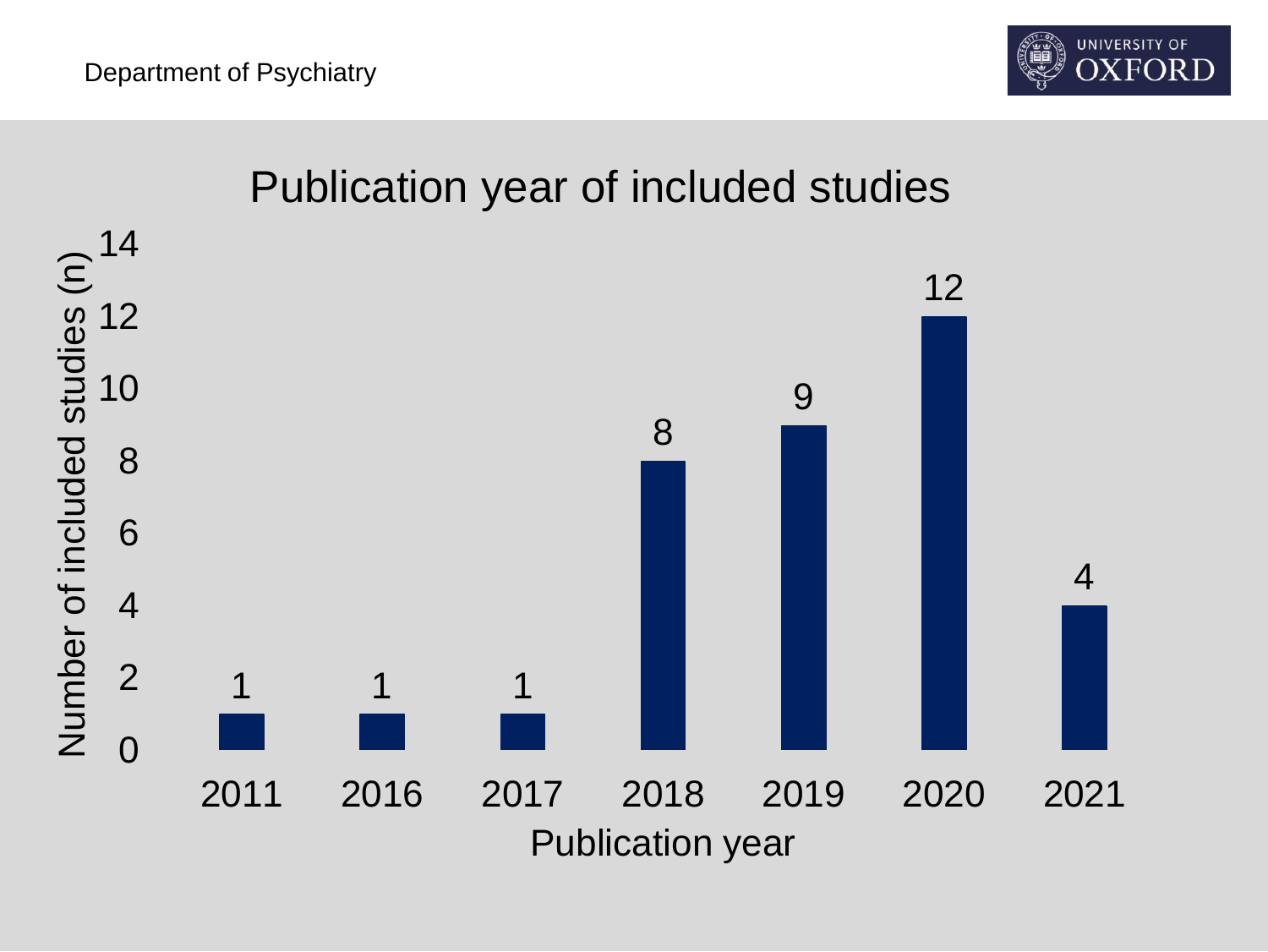

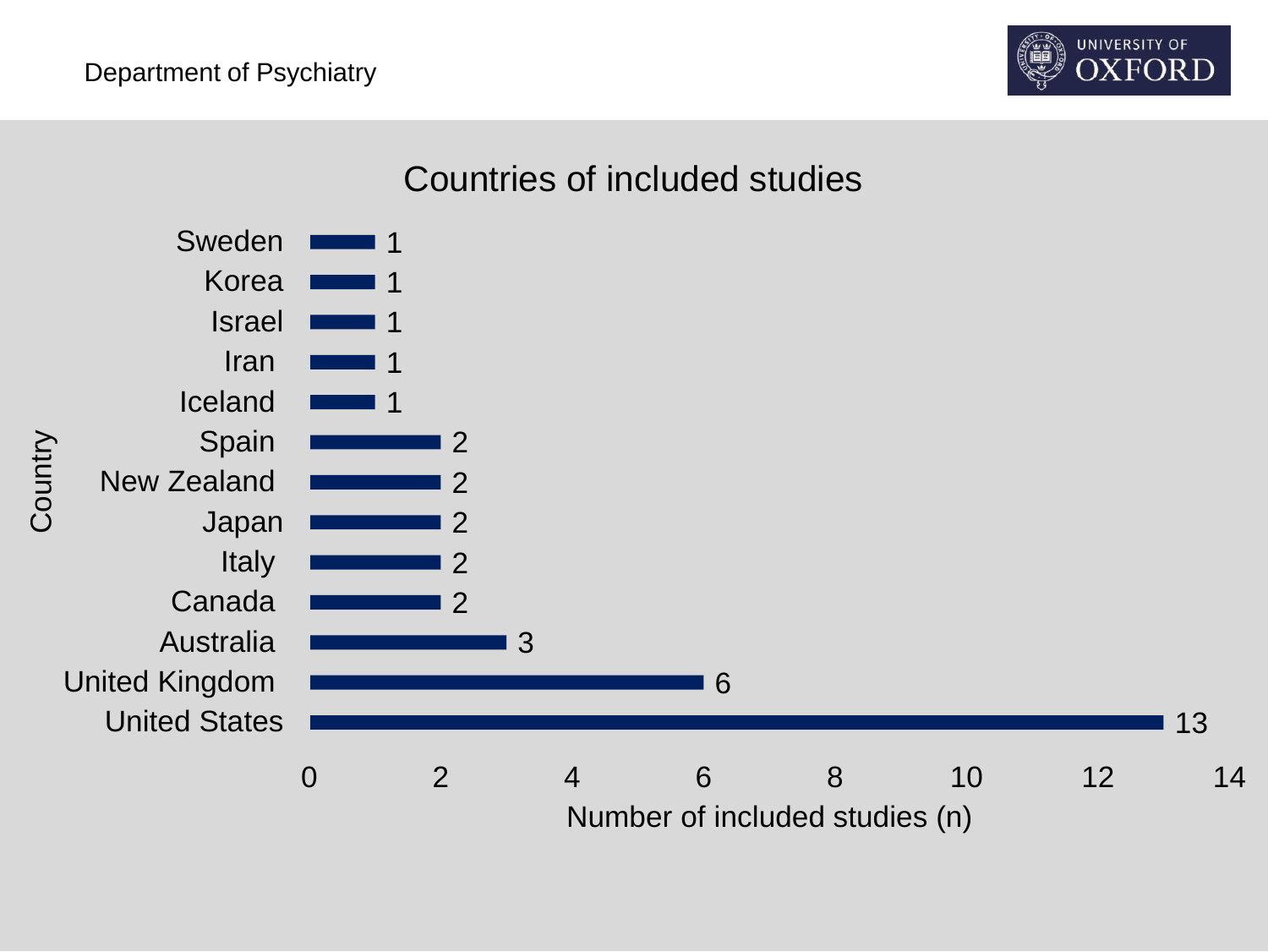

#### Study design of included studies

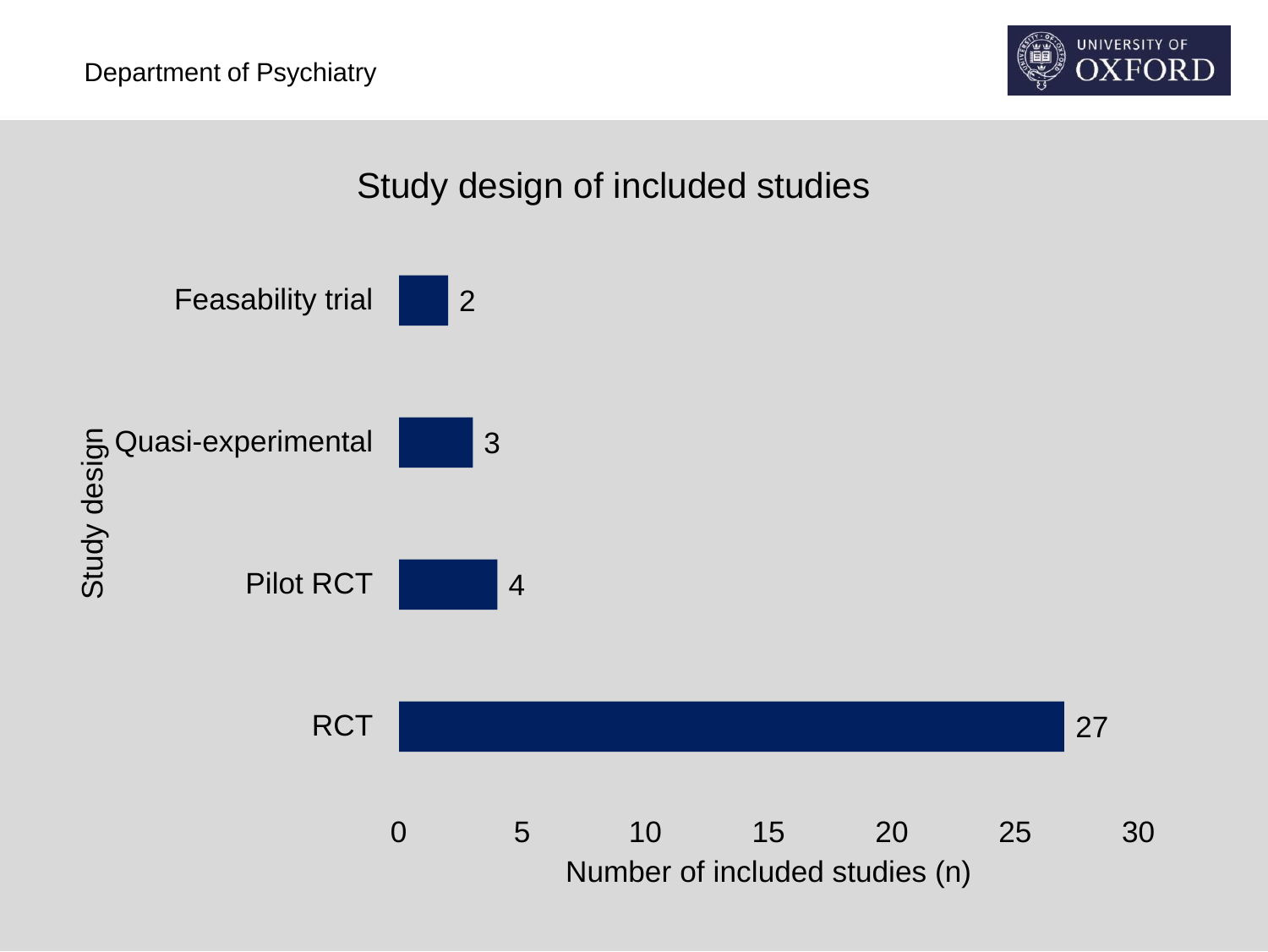

#### Population of included studies

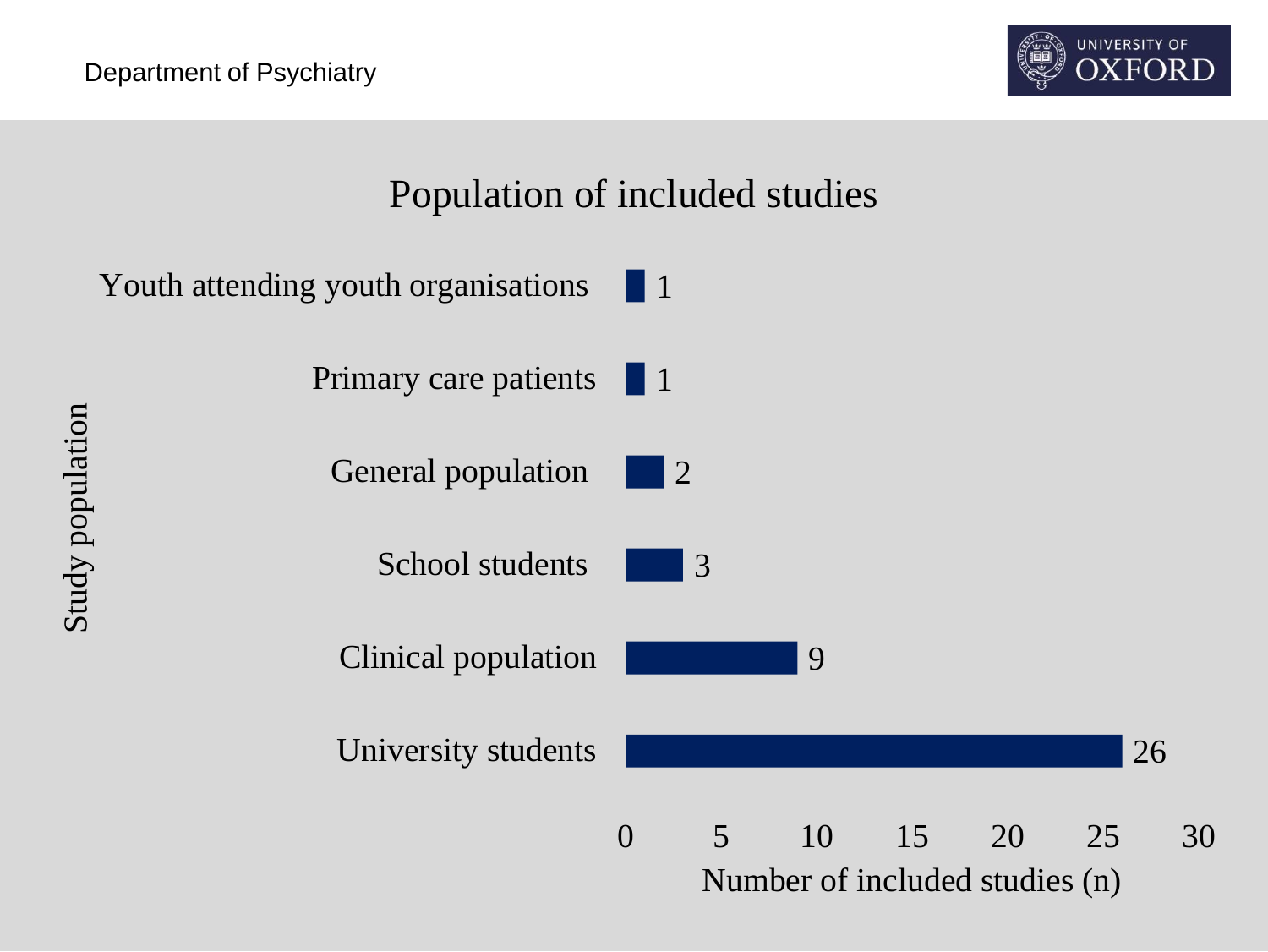



Number of included studies (n)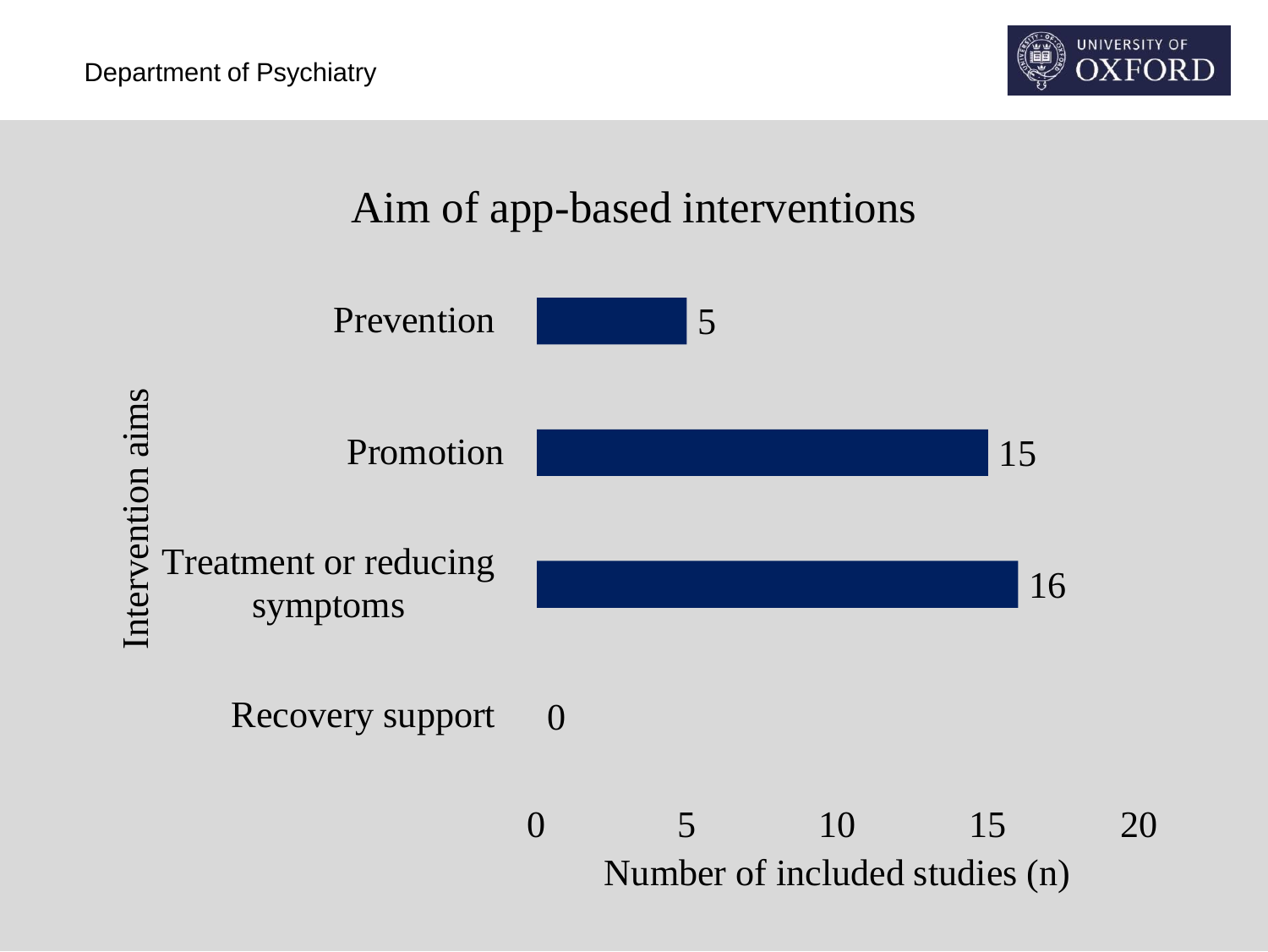# Successful implementation

#### Implementation of included apps

App is currently available, commercially, or otherwise

App is not currently available, commercially, or otherwise



App was made available after the end of study, commercially or otherwise

App was not made available after the end of study, commercially or otherwise

Did not respond to survey

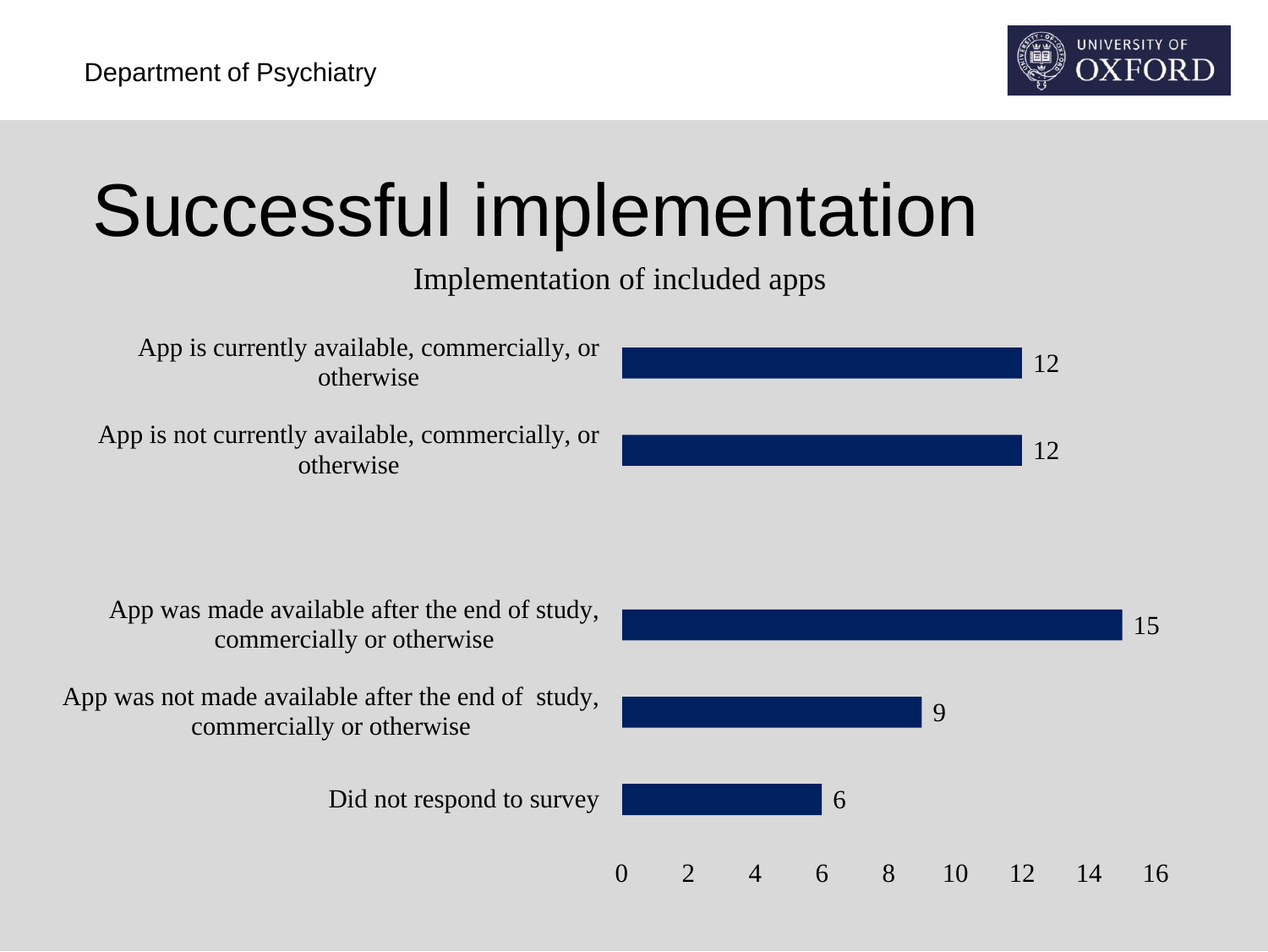

8



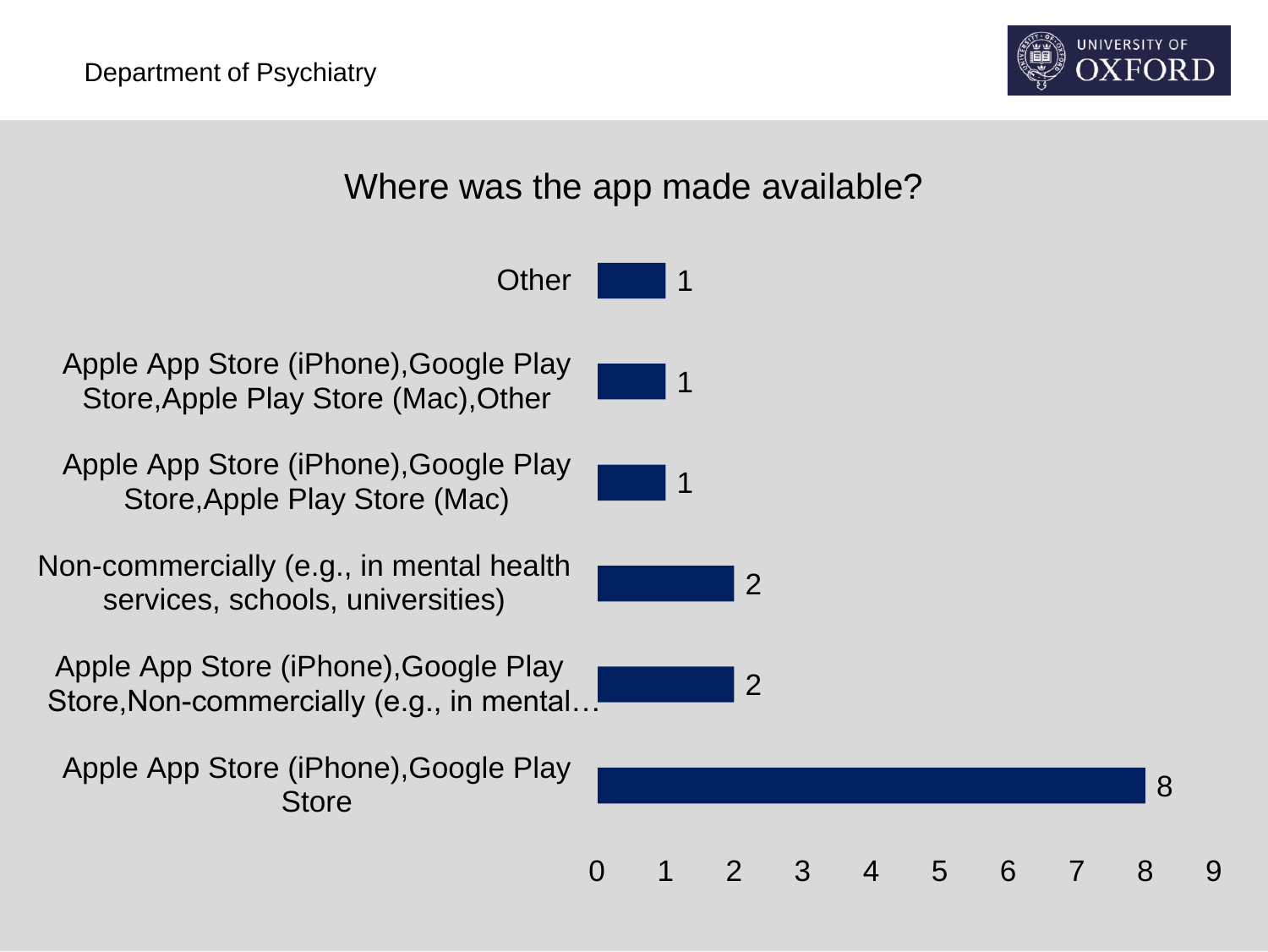

# Are there markers of successful implementation?

- Coproduction/ codesign
- Adoption
- Usability
- Acceptability
- Feasibility
- Fidelity
- **Appropriateness**
- **Engagement**
- Usage